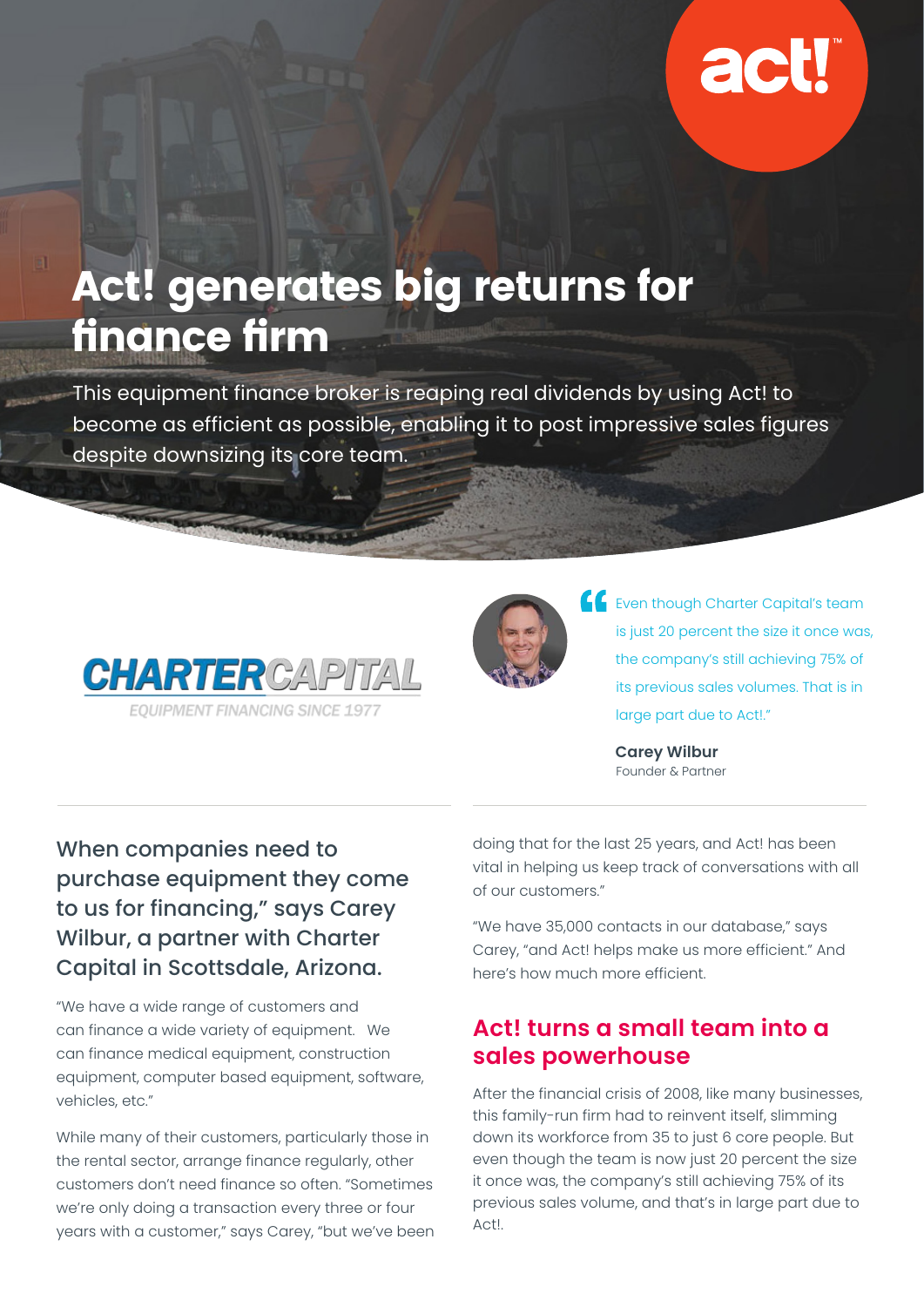#### **Act! turns a small team into a sales powerhouse (continued)**

Despite their obvious success in bringing in new business, there's no hard sell. So, unlike many other firms in the sector that are all about one-off deals, Carey is much more interested in building relationships with clients.

### **Act! helps with relationship building**

"That really matters to us," says Carey. "Most companies in our Industry run typical telemarketing operations, but now we're much more focused on trying to earn a customer's business. Our goal is to earn their business. Once we do that, we know there's a very good chance we will continue to earn their business and they won't shop around. "

"I think this soft-sell approach resonates with a lot of people, so even though we might not always be cheaper than a bank, our customers know we're going to take good care of them and make the whole

process as easy as possible for them. That creates good will and good will creates customer retention."

For Carey, one of the best things about Act! is the way it scores prospects based on the emails they have opened or the links they have clicked on the company's website. "So, a couple of times a week I'll just check who's scored high, meaning they've opened our emails and clicked on our links. They've interacted with our communication and showed some interest. I'll just give them a call or send them an individual email and it's amazing how many times they say they were just about to call me or were going to respond to my email."

We have 35,000 contacts in our database and Act! helps make us more efficient."

**Carey Wilbur** Founder & Partner